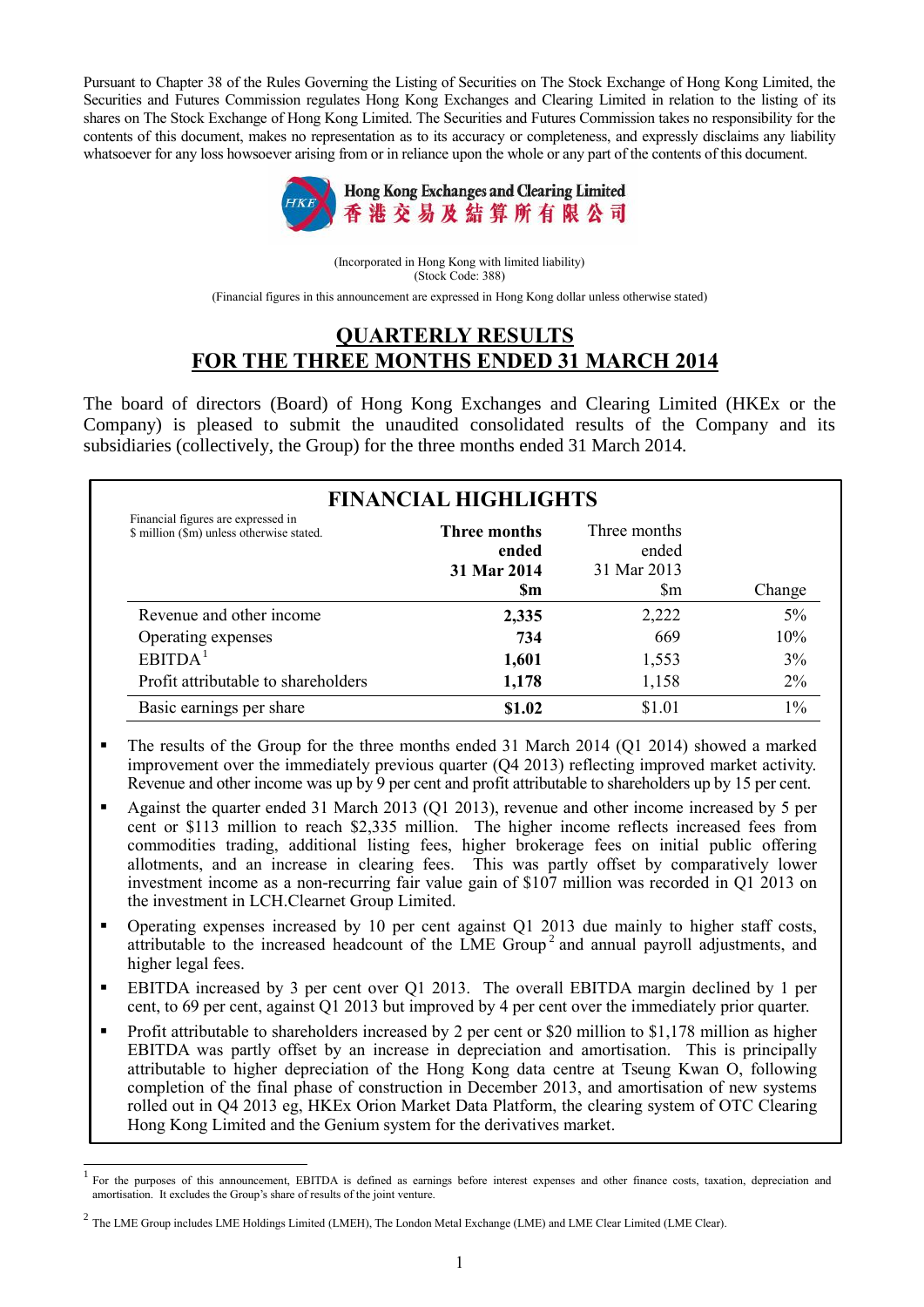## **BUSINESS REVIEW**

|                                         | Three months                          | ended<br>31 Mar 2014 | Three months                                                 | ended<br>31 Mar 2013 | Change                                 |                       |  |
|-----------------------------------------|---------------------------------------|----------------------|--------------------------------------------------------------|----------------------|----------------------------------------|-----------------------|--|
|                                         | Revenue<br>and other<br>income<br>\$m | <b>EBITDA</b><br>\$m | Revenue<br>and other<br>income<br>$\mathop{\rm Sm}\nolimits$ | <b>EBITDA</b><br>\$m | Revenue<br>and other<br>income<br>$\%$ | <b>EBITDA</b><br>$\%$ |  |
| Results by segment:                     |                                       |                      |                                                              |                      |                                        |                       |  |
| Cash                                    | 719                                   | 608                  | 635                                                          | 517                  | 13%                                    | 18%                   |  |
| <b>Equity and Financial Derivatives</b> | 444                                   | 334                  | 446                                                          | 331                  | $(0\%)$                                | $1\%$                 |  |
| Commodities                             | 315                                   | 161                  | 295                                                          | 183                  | 7%                                     | (12%)                 |  |
| Clearing                                | 725                                   | 574                  | 633                                                          | 501                  | 15%                                    | 15%                   |  |
| Platform and Infrastructure             | 97                                    | 61                   | 81                                                           | 51                   | 20%                                    | 20%                   |  |
| Corporate Items                         | 35                                    | (137)                | 132                                                          | (30)                 | (73%)                                  | 357%                  |  |
|                                         | 2,335                                 | 1,601                | 2,222                                                        | 1,553                | 5%                                     | 3%                    |  |

### **Business Update and Analysis of Results by Operating Segment**

## **Cash Segment**

#### **Business Update**

 $\overline{a}$ 

Q1 2014 saw an increase in primary market activity with total equity funds raised of \$112.4 billion (Q1 2013: \$63.8 billion). Funds raised through initial public offerings (IPOs) were \$46.0 billion, an increase of 463 per cent when compared with Q1 2013. As at 31 March 2014, the total market capitalisation of companies listed on the Main Board and the Growth Enterprise Market (GEM) was \$23.1 trillion.

The average daily turnover value (ADT) of equity products in Q1 2014 was \$55.1 billion on the Main Board and \$1 billion on the GEM, a decline of 5 per cent and an increase of 399 per cent respectively compared with Q1 2013.

There were 3 Exchange Traded Funds (ETFs) newly listed in Q1 2014, including the first two Renminbi Qualified Foreign Institutional Investor bond ETFs tracking the Mainland's onshore bond market. As of 31 March 2014, there were 119 ETFs, 11 Real Estate Investment Trusts and 456 debt securities listed on The Stock Exchange of Hong Kong Limited (Stock Exchange).

The Stock Exchange published amendments to the Listing Rules<sup>3</sup> regarding annual listing fees in relation to implementation of the new Companies Ordinance, new headline categories for announcements, connected transactions, and definitions of connected person and associate. The Stock Exchange also published a report on findings and recommendations from a review of issuers' annual reports (excluding collective investment schemes listed under Chapter 20 of the Main Board Listing Rules) with financial years ended between December 2012 and November 2013.

<sup>3</sup> The Rules Governing the Listing of Securities on The Stock Exchange of Hong Kong Limited (Main Board Listing Rules) and the Rules Governing the Listing of Securities on the Growth Enterprise Market of The Stock Exchange of Hong Kong Limited (collectively, the Listing Rules)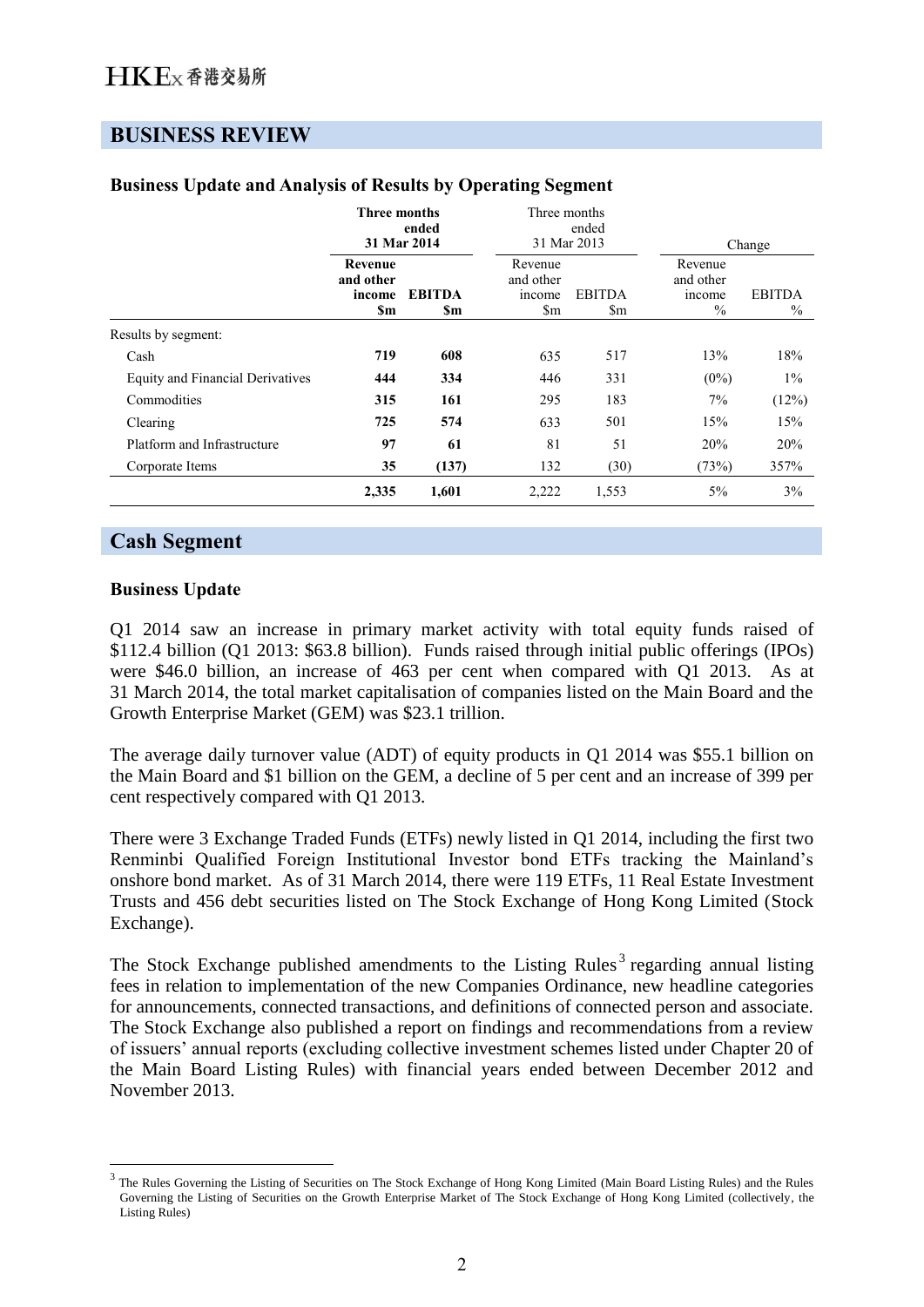# $H$ K $F$ <sub>x</sub> 香港交易所

To allow more time for market practitioners to familiarise themselves with the new sponsor regime, the Stock Exchange announced a decision to continue the initial 3-day check of Application Proofs (as defined in Chapter 1 of the Listing Rules) for six months to 30 September 2014. The initial 3-day check was one of the transitional arrangements the Stock Exchange put in place to assist market practitioners. Under the arrangement, the Stock Exchange accepts listing applications for detailed vetting only after it completes an initial 3-day check of the Application Proof based on a prescribed checklist. Except for the initial 3-day check, all other transitional arrangements in place since 1 October 2013 came to an end on 31 March 2014 and the requirement to publish an Application Proof on the HKExnews website commenced on 1 April 2014.

#### **Analysis of Results**

Revenue and other income of the Cash segment increased by 13 per cent over Q1 2013 to \$719 million and EBITDA increased by 18 per cent to \$608 million. The increased revenue arose from higher brokerage fees on direct IPO allotments, higher listing fees from more IPOs and an increase in the number of listed companies in Q1 2014. Further, despite a 3 per cent drop in ADT of equity products, trading fees increased by 4 per cent due to an increase in the number of trading days (3 per cent) compared to Q1 2013, higher revenue from more equity funds raised and trading tariff earned on an increased number of transactions as the average transaction size was lower in Q1 2014. Operating expenses decreased by 6 per cent mainly due to lower premises costs, upon renewal of certain leases, and more staff being redeployed to strategic capital projects. As a result, the EBITDA margin increased from 81 per cent to 85 per cent compared to Q1 2013.

#### **Key Market Indicators**

|                                                                          | Three months<br>ended<br>31 Mar 2014 | Three months<br>ended<br>31 Mar 2013 | Change |
|--------------------------------------------------------------------------|--------------------------------------|--------------------------------------|--------|
| ADT of equity products traded on the Stock Exchange<br>(Sbillion or Sbn) | 56.1                                 | 58.1                                 | (3%)   |
| Number of newly listed companies on Main Board                           | 20                                   | 10                                   | 100%   |
| Number of newly listed companies on GEM                                  | 5                                    |                                      | 400%   |
| Number of companies listed on Main Board at 31 Mar                       | 1,471                                | 1,378                                | 7%     |
| Number of companies listed on GEM at 31 Mar                              | 195                                  | 179                                  | 9%     |
| Total                                                                    | 1,666                                | 1.557                                | 7%     |

 $\sim$  Including 2 transfers from GEM (2013: nil)

# **Equity and Financial Derivatives Segment**

### **Business Update**

The average daily volume of futures and options contracts traded on Hong Kong Futures Exchange Limited (Futures Exchange) increased by 2 per cent to 279,943 contracts and the average daily volume of stock options contracts traded on the Stock Exchange decreased by 1 per cent to 274,757 contracts, compared with Q1 2013. The total open interest of all futures and options contracts at the end of Q1 2014 was 7,142,039 contracts, up 15 per cent from 6,219,713 contracts a year ago.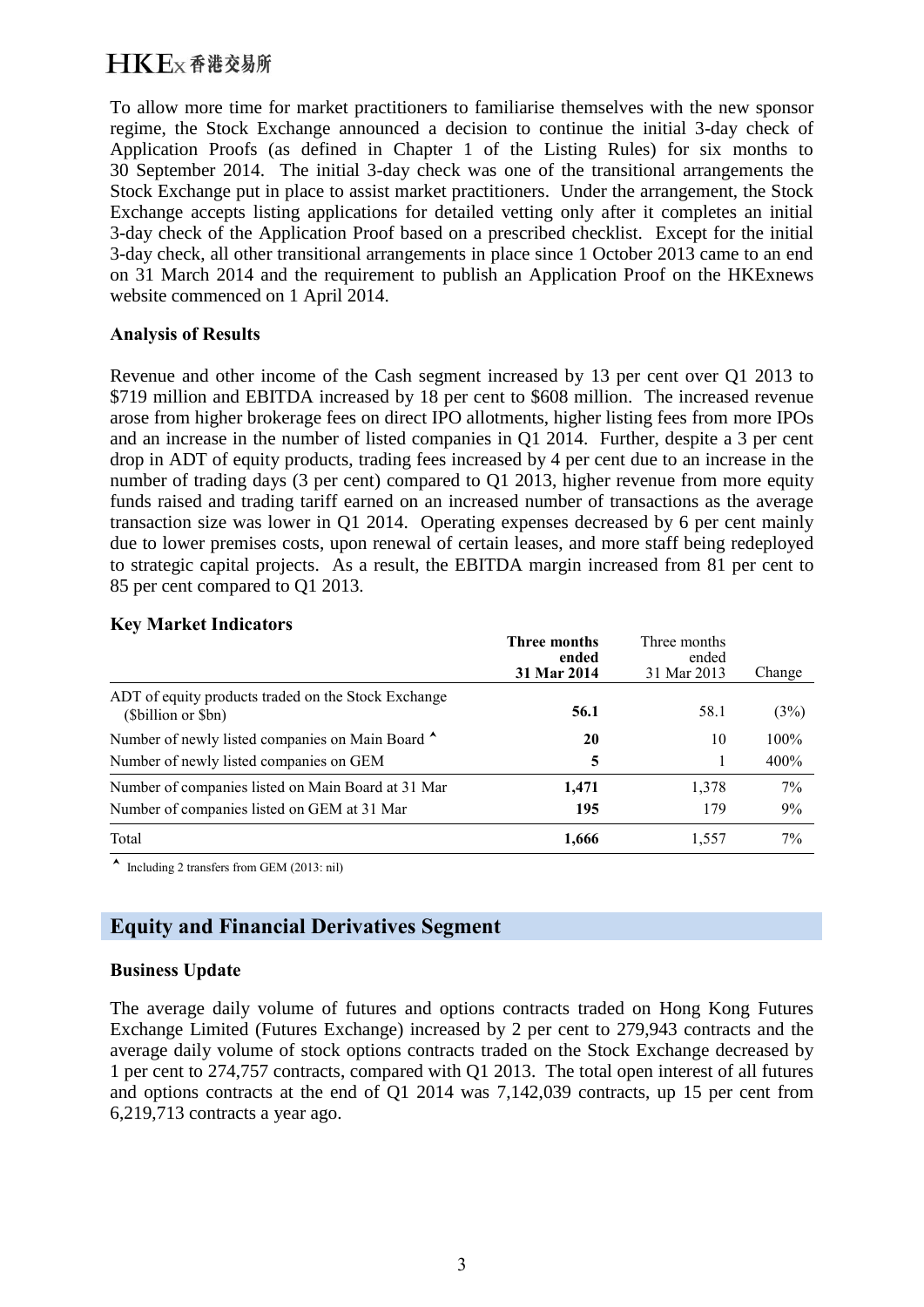The ADT of derivative warrants (DWs), callable bull/bear contracts (CBBCs) and warrants in the first three months of 2014 was \$12.2 billion, a decline of 25 per cent compared with the corresponding period in 2013.

At the end of March 2014, there were 74 stock option classes, including 4 new option classes introduced in February. 40 of these can now be traded by Taiwan investors after obtaining approval from the Taiwan Financial Supervisory Commission in February 2014. There are 10 stock option classes under the Primary Market Maker programme introduced as part of the stock options revamp. The trading fees of 2 stock option classes were reduced in January 2014 as a result of the annual review of the trading fee tier classification.

HKEx began offering after-hours trading of Mini-Hang Seng Index Futures and Mini H-shares Index Futures and extended block trading facility from the day session to the After-Hours Futures Trading (AHFT) session on 6 January 2014. In the first quarter of 2014, the 668,720 contracts that were traded during the AHFT session accounted for about 6 per cent of the day session volume. Later this year HKEx will consider extending AHFT's closing time to around midnight to increase the overlap with  $US<sup>4</sup>$  trading hours.

RMB Currency Futures – USD/CNH<sup>5</sup> Futures had record high trading volume of 6,318 contracts (US\$632 million notional value) on 19 March 2014 and record high open interest of 23,887 contracts (US\$2.4 billion notional value) on 14 February 2014. In April 2014 the product was further enhanced by extending the trading of USD/CNH Futures to AHFT, introducing the fourth calendar quarter month and adding more calendar spreads.

To prepare for the trading of commodity derivatives beyond midnight, simulation tests to verify market participants' system readiness have been scheduled for mid-2014.

#### **Analysis of Results**

Revenue and other income of the Equity and Financial Derivatives segment remained at a similar level to Q1 2013, while EBITDA of the segment increased by 1 per cent to \$334 million. The increase in listing fees from more newly listed DWs and CBBCs was mostly offset by a drop in trading fees due to lower ADT of DWs, CBBCs and warrants. Operating expenses dropped by 4 per cent mainly due to lower premises costs, upon renewal of certain leases, and more staff being redeployed to strategic capital projects. As a result, EBITDA margin increased marginally by 1 per cent to 75 per cent.

### **Key Market Indicators**

|                                                 | <b>Three months</b><br>ended<br>31 Mar 2014 | Three months<br>ended<br>31 Mar 2013 | Change  |
|-------------------------------------------------|---------------------------------------------|--------------------------------------|---------|
| ADT of DWs, CBBCs and warrants                  |                                             |                                      |         |
| traded on the Stock Exchange (\$bn)             | 12.2                                        | 16.3                                 | (25%)   |
| Average daily number of derivatives contracts   |                                             |                                      |         |
| traded on the Futures Exchange                  | 279,943                                     | 274.571                              | $2\%$   |
| Average daily number of stock options contracts |                                             |                                      |         |
| traded on the Stock Exchange                    | 274,757                                     | 278,115                              | $(1\%)$ |
| Number of newly listed DWs                      | 2,188                                       | 1,880                                | 16%     |
| Number of newly listed CBBCs                    | 3,115                                       | 1,922                                | 62%     |

<sup>&</sup>lt;sup>4</sup> The United States of America

 $\overline{a}$ 

 $<sup>5</sup>$  USD = US dollar, CNH = Renminbi traded in Hong Kong</sup>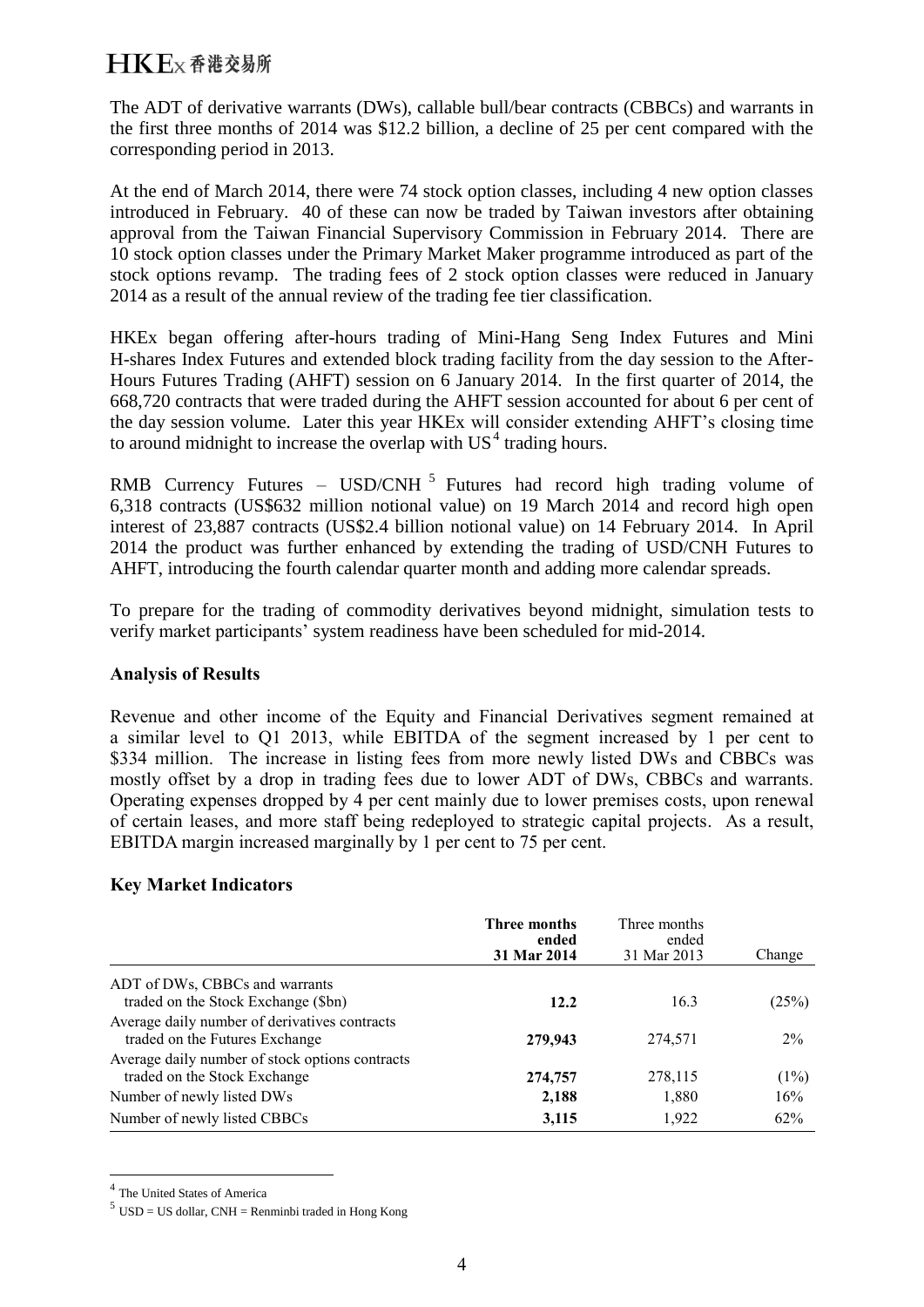### **Commodities Segment**

#### **Business Update**

Average daily volume was 703,779 lots in Q1 2014, an increase of 6 per cent from the corresponding period last year. March 2014 was the second busiest month on record, with volume up 14 per cent year-on-year to 796,487 lots per day mainly driven by the global volatility in the copper market. First quarter zinc and copper average daily volume increased by 8 per cent and 9 per cent respectively year-on-year. However, the greatest positive change, of 42 per cent year-on-year, was shown by nickel, one of the smaller LME contracts by turnover. The aluminium contract decreased 2 per cent year-on-year and declines in turnover were also experienced by lead, tin, steel billet and the aluminium alloys.

Futures market open interest (MOI) at the end of the quarter was of 2,473,363 lots, representing a 4 per cent decrease from the MOI reported at the end of 2013. Lead and nickel futures MOI rose 6 per cent and 19 per cent respectively over the first three months of 2014, while the other principal contracts experienced decreases in MOI. Both copper and aluminium futures MOI decreased 4 per cent from the end of 2013, while zinc MOI decreased 17 per cent.

In the three months ended 31 March 2014, an average of 153,379 lots per day traded across LMEselect, up 6 per cent year-on-year. In response to user demand, LME has enabled market participants to connect directly to LMEselect to receive a data-only feed. Previously clients were only able to access data through members or independent software vendors. The lowerlatency data access is of particular interest to members' clients pursuing an algorithmic trading strategy.

On 22 April 2014, HKEx announced that, subject to regulatory approval and market readiness, 4 new commodities contracts, namely the London Aluminium Mini Futures, London Copper Mini Futures, London Zinc Mini Futures and API 8 Thermal Coal Futures will be traded, cleared and settled in Hong Kong in the second half of 2014.

In March 2014, LME launched a real-time synthetic test environment for members and their clients. The new system, LMEstage, helps to ensure market integrity by providing a simulated live market environment in which users can test their trading strategies. LMEstage helps firms demonstrate that their processes conform to the recommended testing practices set out in the European Securities and Markets Authority (ESMA) guidelines and allows clients to test their trading strategies and supporting systems in an environment that is similar to the live market.

GF Financial Markets (UK) Limited has been approved as a category 1, Ring dealing member, and is LME's first Chinese-owned Ring dealing member company. More information about LME's membership is available on the LME website.

As more fully described on page 8 under Contingent Liabilities certain Group companies continue to be involved in litigation related to the metals warehousing industry.

#### **Analysis of Results**

 $\overline{a}$ 

Revenue and other income of the Commodities segment increased by 7 per cent to \$315 million as a result of the increase in average daily volume of metals contracts traded on LME. However, operating expenses rose by \$42 million, reflecting increases in headcount over the past year related to infrastructure and commercialisation initiatives, annual payroll adjustments as well as legal fees (\$20 million) in respect of US class action lawsuits and a judicial review claim filed in the United Kingdom<sup>6</sup>. As a result EBITDA fell by 12 per cent to \$161 million and the EBITDA margin declined from 62 per cent to 51 per cent.

 $<sup>6</sup>$  See section Contingent Liabilities below for further details of these legal actions</sup>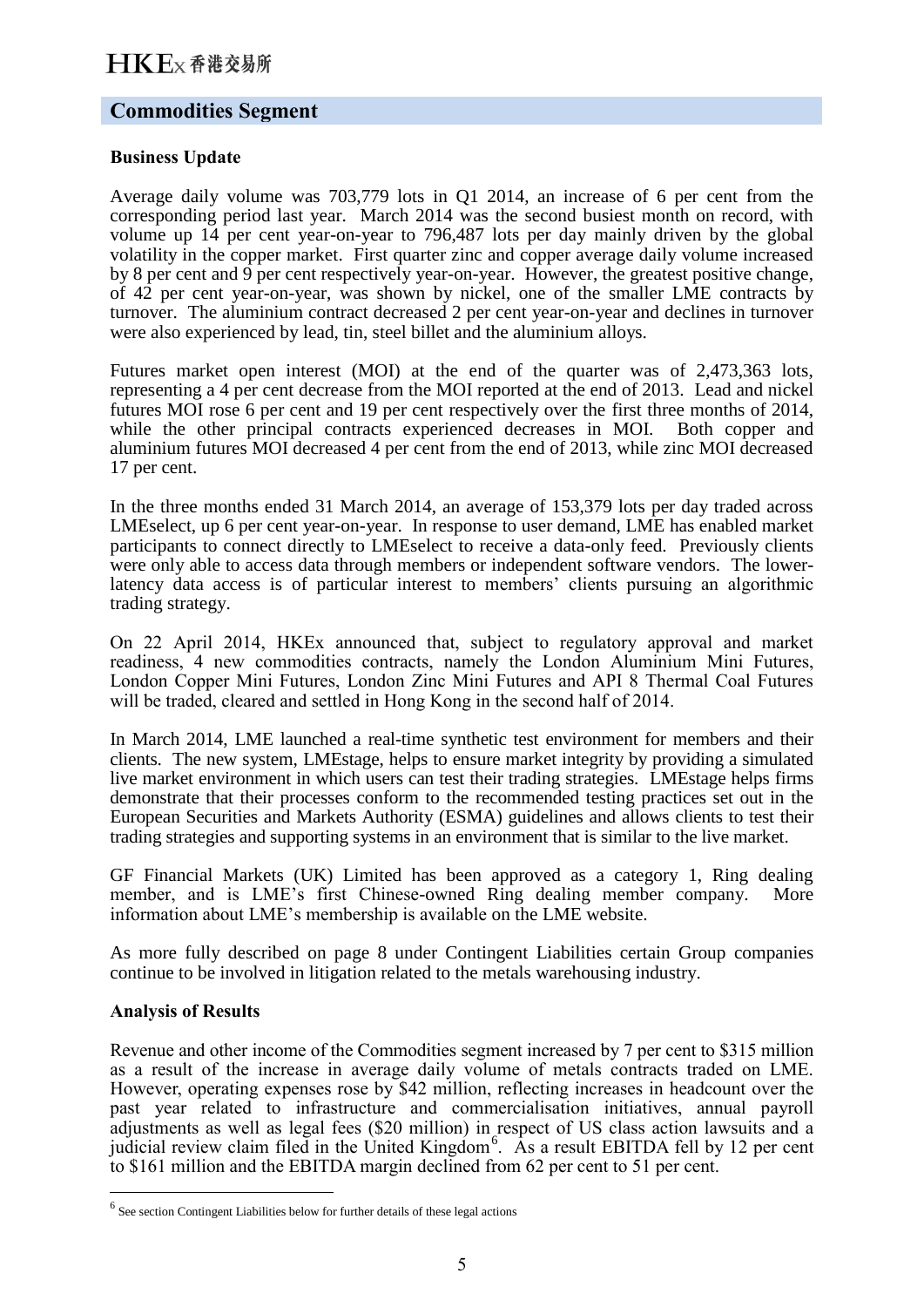# $H$ K $F$ <sub>x</sub> 香港交易所

### **Key Market Indicators**

|                                                                  | Three months<br>ended<br>31 Mar 2014 | Three months<br>ended<br>31 Mar 2013 | Change |
|------------------------------------------------------------------|--------------------------------------|--------------------------------------|--------|
| Average daily volume of metals contracts<br>traded on LME (lots) | 703,779                              | 666.914                              | 6%     |

## **Clearing Segment**

#### **Business Update**

Hong Kong Securities Clearing Company Limited, HKFE Clearing Corporation Limited (HKCC) and The SEHK Options Clearing House Limited (SEOCH) have completed preliminary assessments on the observance of the "Principles for Financial Market Infrastructures" published by the Committee on Payment and Settlement Systems (CPSS) and the International Organization of Securities Commissions (IOSCO). HKEx is in discussions with the Securities and Futures Commission (SFC) to finalise these assessments and is preparing disclosure documents based on the Disclosure Framework and Assessment Methodology published by CPSS and IOSCO.

HKCC and SEOCH submitted applications to ESMA for recognition as a third country central counterparty (CCP) in April 2014 to allow Clearing Participants that are subsidiaries of European Union (EU) credit institutions or investment firms to benefit from a lower capital requirement under the EU Capital Requirements Regulation.

HKEx is finalising an assessment of the implications for business operations of the Foreign Account Tax Compliance Act (FATCA) and developing plans for necessary operational and system changes. Seminars were organised in March 2014 to help Clearing Participants better understand the implications of FATCA.

Following the admission of China Securities Depository and Clearing Corporation Limited (ChinaClear) as a Clearing Agency Participant to The Central Clearing and Settlement System (CCASS), Livzon Pharmaceutical Group Inc (Livzon Pharma) converted its B shares into H shares with ChinaClear providing custody and nominee services for Mainland investors via CCASS. Livzon Pharma commenced trading of its H shares on the Stock Exchange on 16 January 2014.

OTC Clearing Hong Kong Limited (OTC Clear) commenced its second phase of development under which it plans to add client clearing services and accept non-cash financial instruments as collateral. Subject to the SFC's approval, OTC Clear aims to offer the new services by the end of 2014. OTC Clear has also submitted applications to the relevant regulatory authorities for recognition as a third country CCP, or seeking no-action relief as a transitional measure, so as to facilitate the participation of financial institutions incorporated in the EU and the US as its Clearing Members.

The migration of the LME open interest from LCH.Clearnet Limited to the new clearing house developed by LME Clear and the commencement of clearing are on schedule to take effect on 22 September 2014. Ahead of the launch of the new clearing house LME Clear has launched LMEwire, a trade repository reporting service for LME members and their clients, which commenced business in February 2014.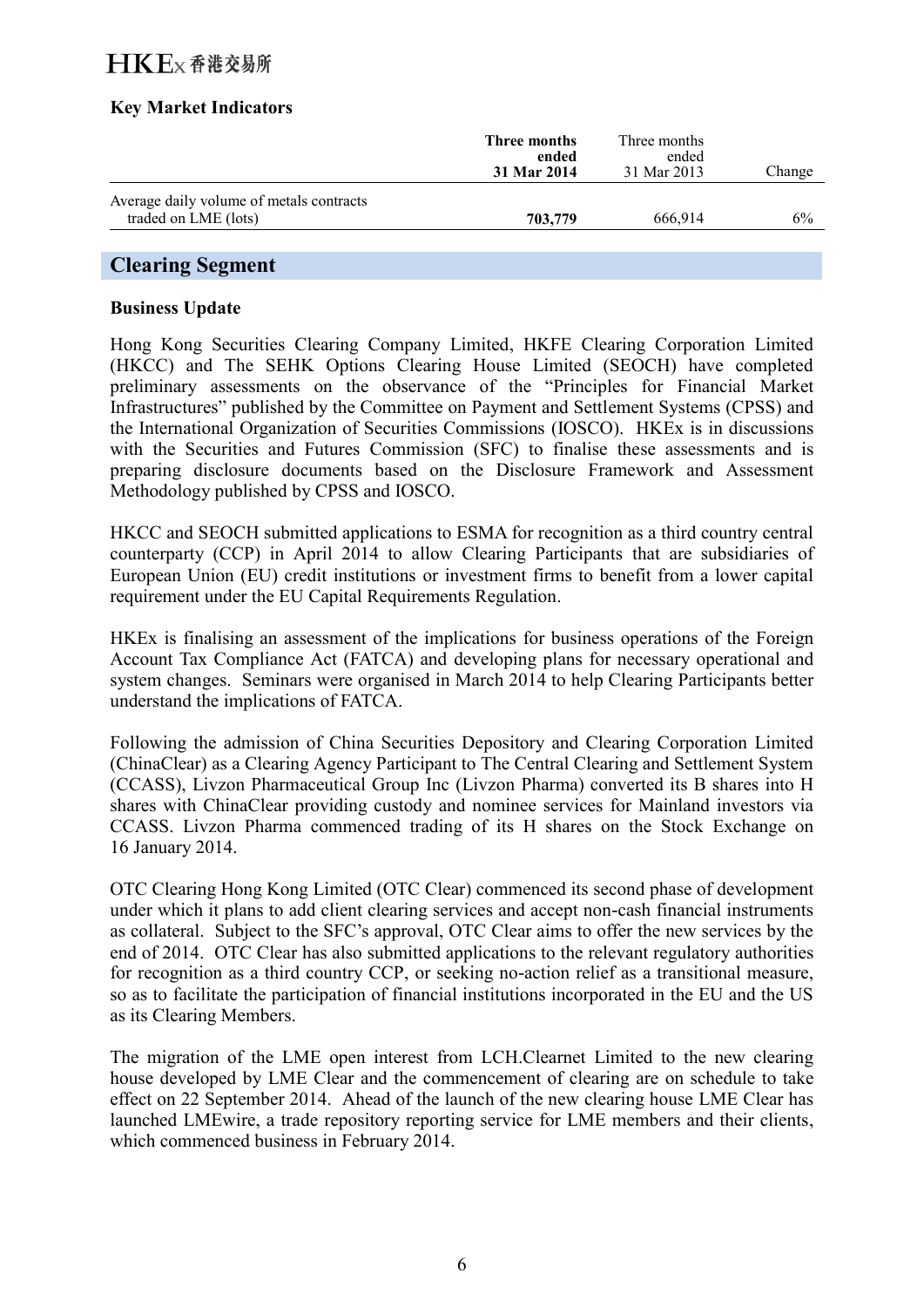# $H$ K $F$ <sub>x</sub> 香港交易所

### **Analysis of Results**

Revenue and other income of the Clearing segment increased by 15 per cent, to \$725 million, over Q1 2013. This revenue growth was mainly due to increases in clearing, depository, custody and nominee services fees and net investment income. Despite a decrease in ADT on the Stock Exchange, clearing, depository, custody and nominee services fees increased. This was due to higher stock withdrawal fees and scrip fees, an increase in the number of trading days and a reduction in average transaction size that led to a higher proportion of clearing transactions being subject to the minimum fee. Net investment income rose due to higher bank deposit rates, but this was partly offset by lower fair value gains and a 2 per cent drop in the average size of Margin and Clearing House Funds. Operating expenses rose by 14 per cent due to the ongoing costs of developing LME Clear. EBITDA of the segment rose by 15 per cent to \$574 million as compared to Q1 2013, and the EBITDA margin remained at 79 per cent, as revenue and other income rose by a similar percentage to operating expenses.

### **Platform and Infrastructure Segment**

#### **Business Update**

On 3 March 2014 the Mainland Market Data Hub was launched in Shanghai. This allows HKEx's Mainland clients to have direct access to a securities market datafeed and an index feed, under the HKEx Orion Market Data Platform (OMD). By the end of March 2014, 5 Information Vendors had joined the Mainland Market Data Hub.

HKEx commenced readiness testing of the OMD derivatives datafeeds with its clients during the first quarter of 2014 and plans to launch the OMD for its derivatives market in the third quarter of 2014.

HKEx will introduce the Orion Central Gateway for the securities market in the second half of 2014.

#### **Analysis of Results**

Revenue and other income and EBITDA of the Platform and Infrastructure segment rose by 20 per cent to reach \$97 million and \$61 million respectively. The increase in revenue and other income was due to increased sales of throttles and additional hosting services income. Operating expenses increased by \$6 million, or 20 per cent, due to higher operating costs of hosting services and increased information technology costs consumed by participants. EBITDA margin remained the same as Q1 2013 at 63 per cent, as revenue and operating expenses rose by similar percentages.

### **Corporate Items**

"Corporate Items" is not a business segment but comprises central income (mainly net investment income of Corporate Funds) and central costs (mainly costs of central support functions that provide services to all operating segments and other costs not directly related to any operating segments).

Revenue and other income decreased by \$97 million to \$35 million against Q1 2013. This arose due to a non-recurring gain of \$107 million on the investment in shares of LCH.Clearnet Group Limited in Q1 2013, and some fair value losses of equity investments during Q1 2014 (as opposed to gains in 2013), but partly offset by increased interest income, and higher gains on fixed income investments and foreign exchange.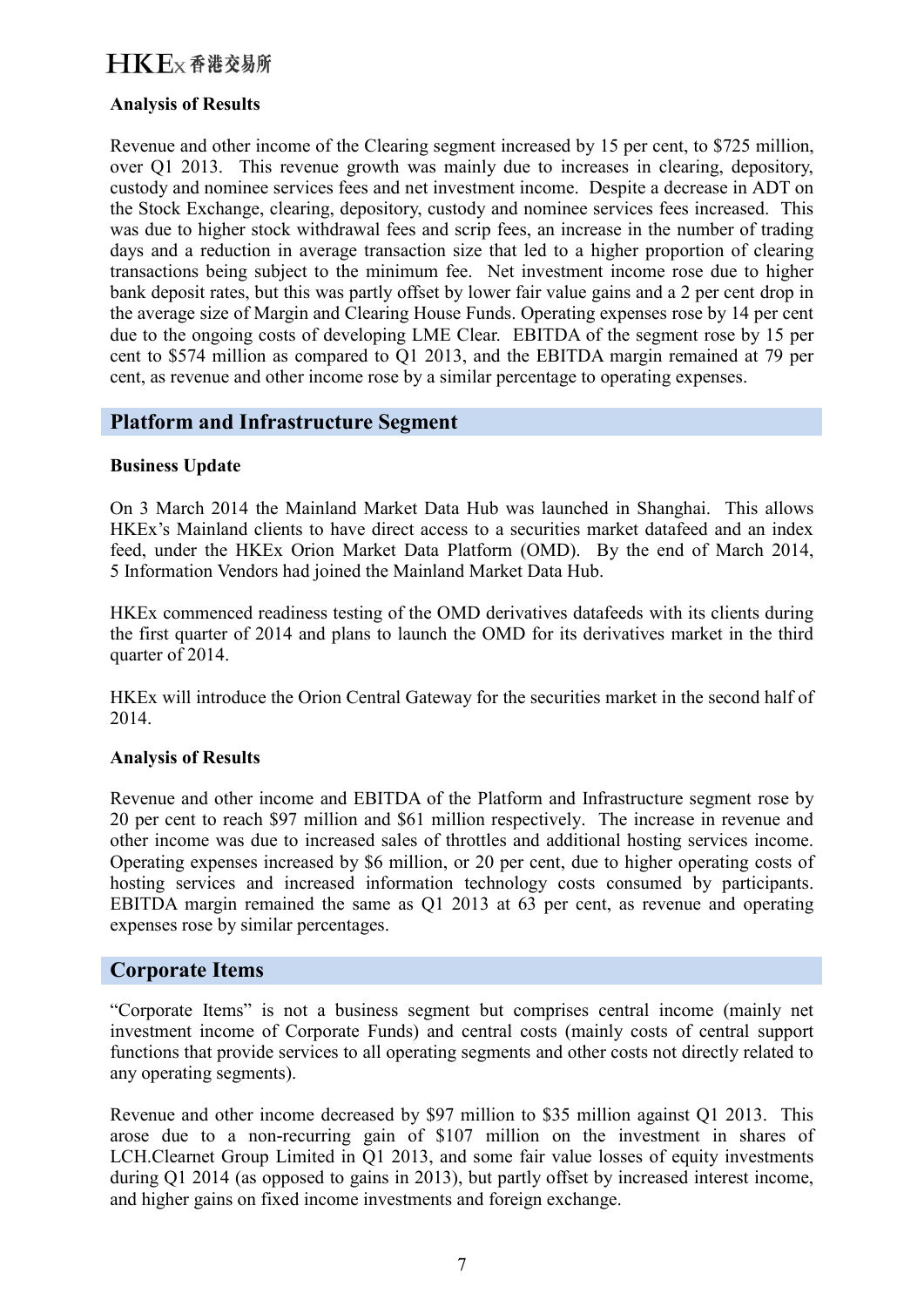## **FINANCIAL REVIEW**

## **Financial Assets by Funds**

|                                    | At<br>31 Mar 2014<br><b>Sm</b> | At<br>31 Dec 2013<br>Sm | Change |
|------------------------------------|--------------------------------|-------------------------|--------|
| <b>Clearing House Funds</b>        | 4,627                          | 4,471                   | 3%     |
| Margin Funds and cash collateral ^ | 38,944                         | 39,793                  | (2%)   |
| Corporate Funds *                  | 10,506                         | 10,142                  | 4%     |
| Total                              | 54,077                         | 54,406                  | (1%)   |

Including margin receivable from Clearing Participants of \$21 million (31 December 2013: \$6 million)

\* Corporate Funds include \$156 million (31 December 2013: \$156 million) which has been earmarked for contribution to the Rates and FX Guarantee Resources of OTC Clear, a subsidiary.

Corporate Funds increased by only 4 per cent during the period as the cash generated from profits was partly offset by a \$1.1 billion payment made to liquidators of Lehman Brothers Securities Asia Limited (in liquidation) (LBSA). This settled an accrued liability for dividends payable to LBSA's clients that were previously withheld by the Group.

### **Borrowings**

On 24 January 2014, HKEx issued US\$95 million of fixed rate notes to independent third parties at par to replace an equivalent amount of floating rate bank borrowings. The notes mature in five years and bear interest at 2.85 per cent per annum payable semi-annually in arrears.

### **Capital Expenditure and Commitments**

During the first quarter of 2014, the Group incurred capital expenditure of \$111 million (2013: \$164 million) on the development and upgrade of various trading and clearing systems including a commodities clearing system, a clearing system for over-the-counter derivatives, a Central Gateway for Cash Market trading, and trading and clearing systems to facilitate mutual stock market access between the mainland of China and Hong Kong.

The Group's capital expenditure commitments at 31 March 2014, including those authorised by the Board but not yet contracted for, amounted to \$759 million (31 December 2013: \$878 million) and were related to the development and enhancement of information technology systems including a market data system, clearing systems for over-the-counter derivatives and commodities, a Central Gateway for Cash Market trading, and trading and clearing systems to facilitate mutual stock market access between the mainland of China and Hong Kong. The Group has adequate resources to fund its capital expenditure commitments.

### **Contingent Liabilities**

At 31 March 2014, there were no significant changes in the Group's contingent liabilities compared to 31 December 2013, except as described below.

Of the 26 class actions filed against LME and LMEH in the US alleging anti-competitive and monopolistic behaviour in the warehousing industry in connection with aluminium prices, 24 have now been consolidated into 3 complaints, each composed of a different class of plaintiffs: (1) direct purchasers of primary aluminium, (2) commercial end users who purchased semi-fabricated/processed aluminium, and (3) consumers who purchased aluminium consumer products for their own use. As announced on 14 March 2014, HKEx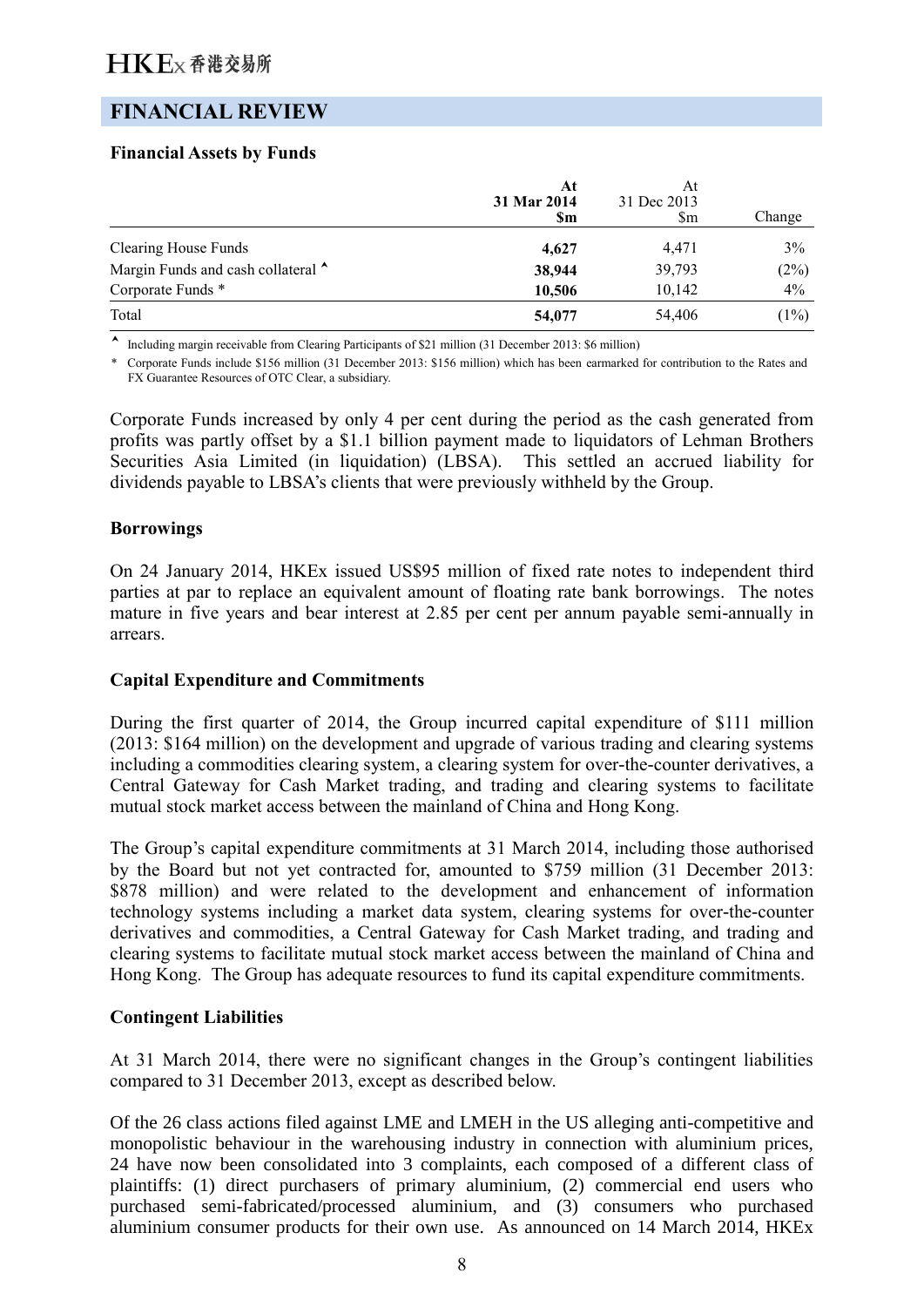has been named as a defendant in the direct purchasers' complaint but as at 7 May 2014 (the latest practicable date prior to publication of these results), the claim has not been served on HKEx. The two remaining complaints only named LME as a defendant along with the Goldman Sachs, JP Morgan Chase and Glencore Xstrata defendants. LME and LMEH moved to dismiss the complaints on 25 April 2014 and the US District Court in the Southern District of New York has scheduled to hear arguments on the motion on 26 June 2014. Should a trial be necessary, the court has set a preliminary date in September 2015 for trial. The LME and HKEx management continue to take the view that the lawsuits are without merit and each of LME, LMEH and HKEx will contest them vigorously.

As previously announced, the hearing of a judicial review claim filed by United Company RUSAL Plc (Rusal) in the English High Court to challenge the LME's decision to introduce rule changes to the delivery out rates of LME approved warehouses took place on 26 and 27 February 2014. The High Court handed down judgment on 27 March 2014 quashing the LME's consultation on the rule changes and the decision to implement such changes (the Judgment), and on 16 April 2014, LME was ordered to make an interim payment of £200,000 on account of Rusal's costs. While LME was not granted leave to appeal against the Judgment, it continues to believe that Rusal's complaint was without merit and is currently considering its available options. It has on 2 May 2014 applied to the Court of Appeal to seek leave to appeal against the Judgment. Implementation of the LME linked load-in load-out rule change did not take place on 1 April 2014 as previously scheduled. However, the other measures in the package of reforms announced on 7 November 2013 have been implemented as scheduled.

As the proceedings in the US are still at an early stage, LME does not currently have sufficient information to estimate the financial effect (if any) relating to the lawsuits, the timing of the ultimate resolution of the proceedings, or what the eventual outcomes might be. At this stage of the judicial review proceedings, HKEx has made provision of £200,000 in the Group's unaudited condensed consolidated financial statements for the three months ended 31 March 2014 representing the interim amount that LME was ordered to pay on account of Rusal's costs. LME is not in a position to estimate the further financial effect (if any) of the judicial review claim as it is currently taking legal advice with regard to its available options.

## **Streamlining of Quarterly Reporting**

The Group has prepared this quarterly results announcement in line with recommended best practice in respect of the announcement of quarterly financial results under the Corporate Governance Code of the Main Board Listing Rules. The format of this quarterly results announcement has been streamlined from previous quarterly reports to cover key information more succinctly and to reflect the limited period since the publication of our comprehensive Annual Report. Further, in line with our continuing commitment to reducing our environmental foot print, a separate quarterly report will no longer be produced as all relevant information has been included in this announcement. This announcement may also be found on the HKEx website at [www.hkex.com.hk/eng/exchange/invest/results/2014results.htm.](http://www.hkex.com.hk/eng/exchange/invest/results/2014results.htm) Quarterly results continue to be prepared using accounting policies consistent with HKEx's half-year and annual accounts.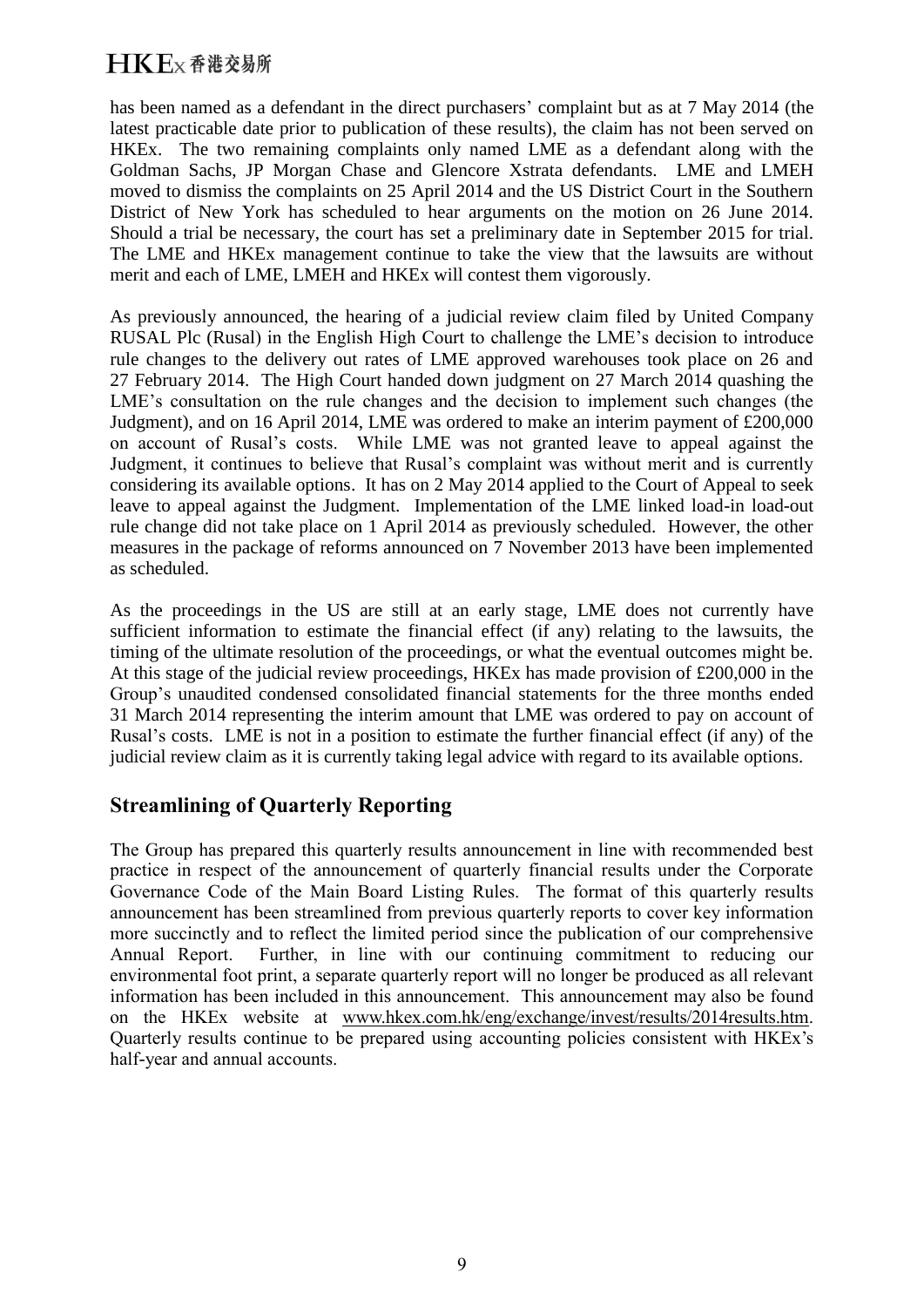## **Changes since 31 December 2013**

There were no other significant changes in the Group's financial position or from the information disclosed under Management Discussion and Analysis in the annual report for the year ended 31 December 2013.

It is the Group's plan to declare a dividend only at the half-year and year-end. Therefore, no dividend will be proposed for the first quarter of 2014 (first quarter of 2013: \$Nil). Due to fluctuations in market conditions and changes in the operating environment, certain categories of revenue, other income and operating expenses may vary substantially from quarter to quarter. Therefore, quarterly results should not be extrapolated to project the Group's fullyear performance.

## **Review of Financial Statements**

The Audit Committee has reviewed the Group's unaudited condensed consolidated financial statements for the three months ended 31 March 2014 in conjunction with HKEx's external auditor.

The external auditor has carried out certain agreed-upon procedures on the unaudited condensed consolidated financial statements for the three months ended 31 March 2014 in accordance with the Hong Kong Standard on Related Services 4400 "Engagements to Perform Agreed-Upon Procedures Regarding Financial Information" issued by the Hong Kong Institute of Certified Public Accountants.

## **Purchase, Sale or Redemption of HKEx's Listed Securities**

During the three months ended 31 March 2014, neither HKEx nor any of its subsidiaries purchased, sold or redeemed any of the Company's listed securities.

## **Prospects**

Although the global economy is gradually recovering, lingering uncertainty over the monetary policies of the US and Eurozone, and the economic growth rate in the mainland of China could continue to dampen investor sentiment and capital flows into our markets.

Notwithstanding the challenging external environment, we are optimistic about the opportunities ahead of us. Hong Kong and our markets are ideally situated to support the managed opening of China's capital account. In this respect, on 10 April 2014, the SFC and the China Securities Regulatory Commission approved, in principle, the development of a pilot programme for the establishment of mutual stock market access between the mainland of China and Hong Kong. We believe that this represents a significant milestone in the further opening up of the Mainland's capital markets and the promotion of the internationalisation of the Renminbi. This will provide new opportunities and create further momentum for the development of the Hong Kong capital markets. Our strategy of investing in the development of our technology platforms and infrastructure, as well as expanding into additional asset classes, positions us well to capture these opportunities. With this additional impetus we remain confident in our goal of becoming one of the leading global vertically-integrated multi-asset class exchanges.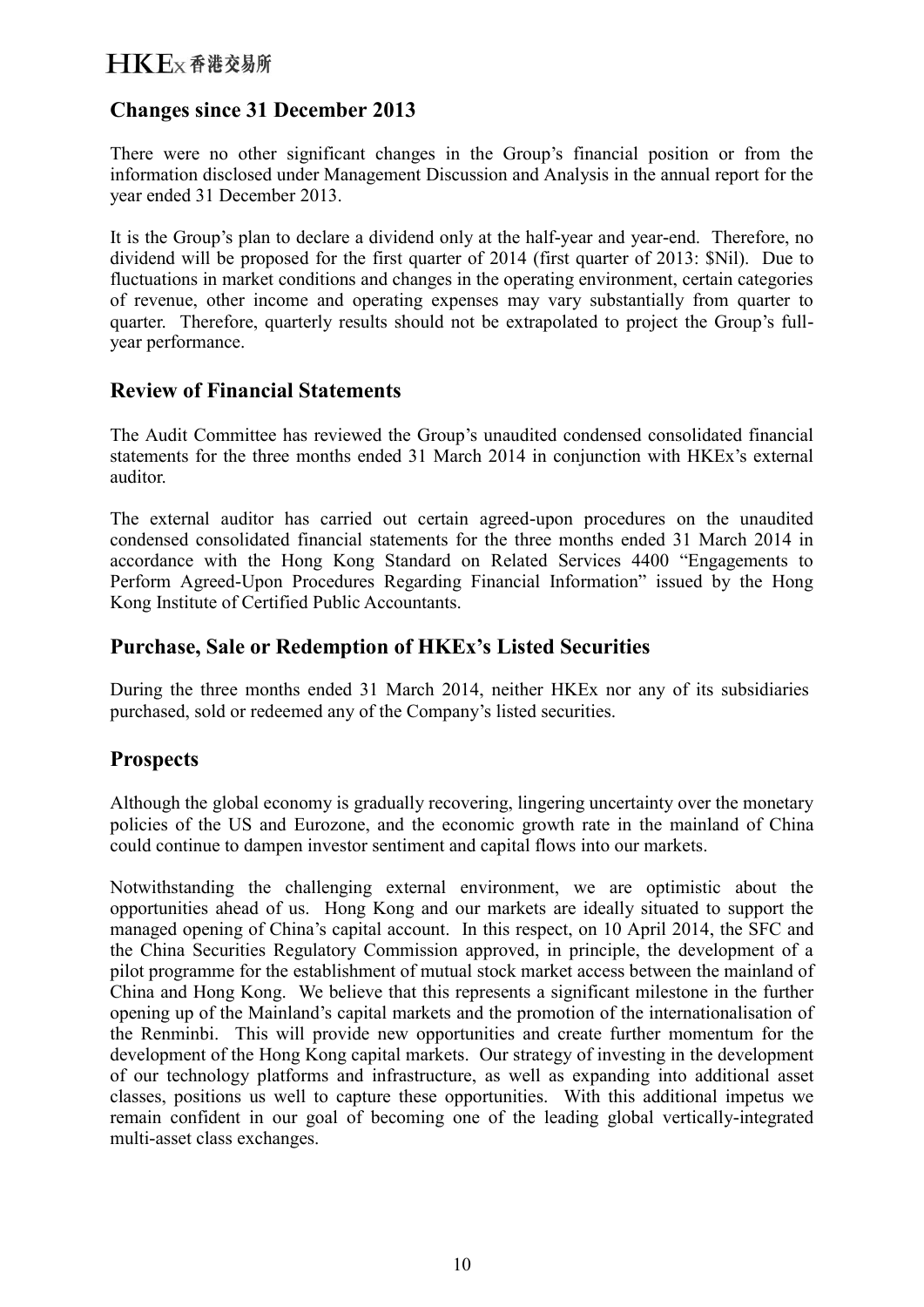## **CONDENSED CONSOLIDATED INCOME STATEMENT (UNAUDITED)**

|                                                          | Note             | <b>Three months</b><br>ended<br>31 Mar 2014<br><b>Sm</b> | Three months<br>ended<br>31 Mar 2013<br>\$m |
|----------------------------------------------------------|------------------|----------------------------------------------------------|---------------------------------------------|
| Trading fees and trading tariff                          |                  | 938                                                      | 922                                         |
| Stock Exchange listing fees                              |                  | 299                                                      | 255                                         |
| Clearing and settlement fees                             |                  | 453                                                      | 431                                         |
| Depository, custody and nominee services fees            |                  | 92                                                       | 69                                          |
| Market data fees                                         |                  | 201                                                      | 188                                         |
| Other revenue                                            |                  | 189                                                      | 140                                         |
| <b>REVENUE AND TURNOVER</b>                              |                  | 2,172                                                    | 2,005                                       |
| Investment income and other income                       |                  | 163                                                      | 217                                         |
| <b>REVENUE AND OTHER INCOME</b>                          |                  | 2,335                                                    | 2,222                                       |
| <b>OPERATING EXPENSES</b>                                |                  |                                                          |                                             |
| Staff costs and related expenses                         |                  | (411)                                                    | (382)                                       |
| Information technology and computer maintenance expenses |                  | (136)                                                    | (123)                                       |
| Premises expenses                                        |                  | (72)                                                     | (74)                                        |
| Product marketing and promotion expenses                 |                  | (6)                                                      | (5)                                         |
| Legal and professional fees                              |                  | (47)                                                     | (27)                                        |
| Other operating expenses                                 |                  | (62)                                                     | (58)                                        |
|                                                          |                  | (734)                                                    | (669)                                       |
| EBITDA*                                                  |                  | 1,601                                                    | 1,553                                       |
| Depreciation and amortisation                            |                  | (164)                                                    | (116)                                       |
| <b>OPERATING PROFIT</b>                                  |                  | 1,437                                                    | 1,437                                       |
| Finance costs                                            |                  | (51)                                                     | (49)                                        |
| Share of loss of a joint venture                         |                  | (3)                                                      | (2)                                         |
| PROFIT BEFORE TAXATION                                   |                  | 1,383                                                    | 1,386                                       |
| <b>TAXATION</b>                                          |                  | (212)                                                    | (228)                                       |
| <b>PROFIT FOR THE PERIOD</b>                             |                  | 1,171                                                    | 1,158                                       |
| PROFIT/(LOSS) ATTRIBUTABLE TO:                           |                  |                                                          |                                             |
| Shareholders of HKEx<br>$\overline{\phantom{0}}$         |                  | 1,178                                                    | 1,158                                       |
| - Non-controlling interests                              |                  | (7)                                                      |                                             |
|                                                          |                  | 1,171                                                    | 1,158                                       |
| Basic earnings per share                                 | 2                | \$1.02                                                   | \$1.01                                      |
| Diluted earnings per share                               | $\boldsymbol{2}$ | \$1.01                                                   | \$1.01                                      |

\* EBITDA represents earnings before interest expenses and other finance costs, taxation, depreciation and amortisation. It excludes the Group's share of results of the joint venture.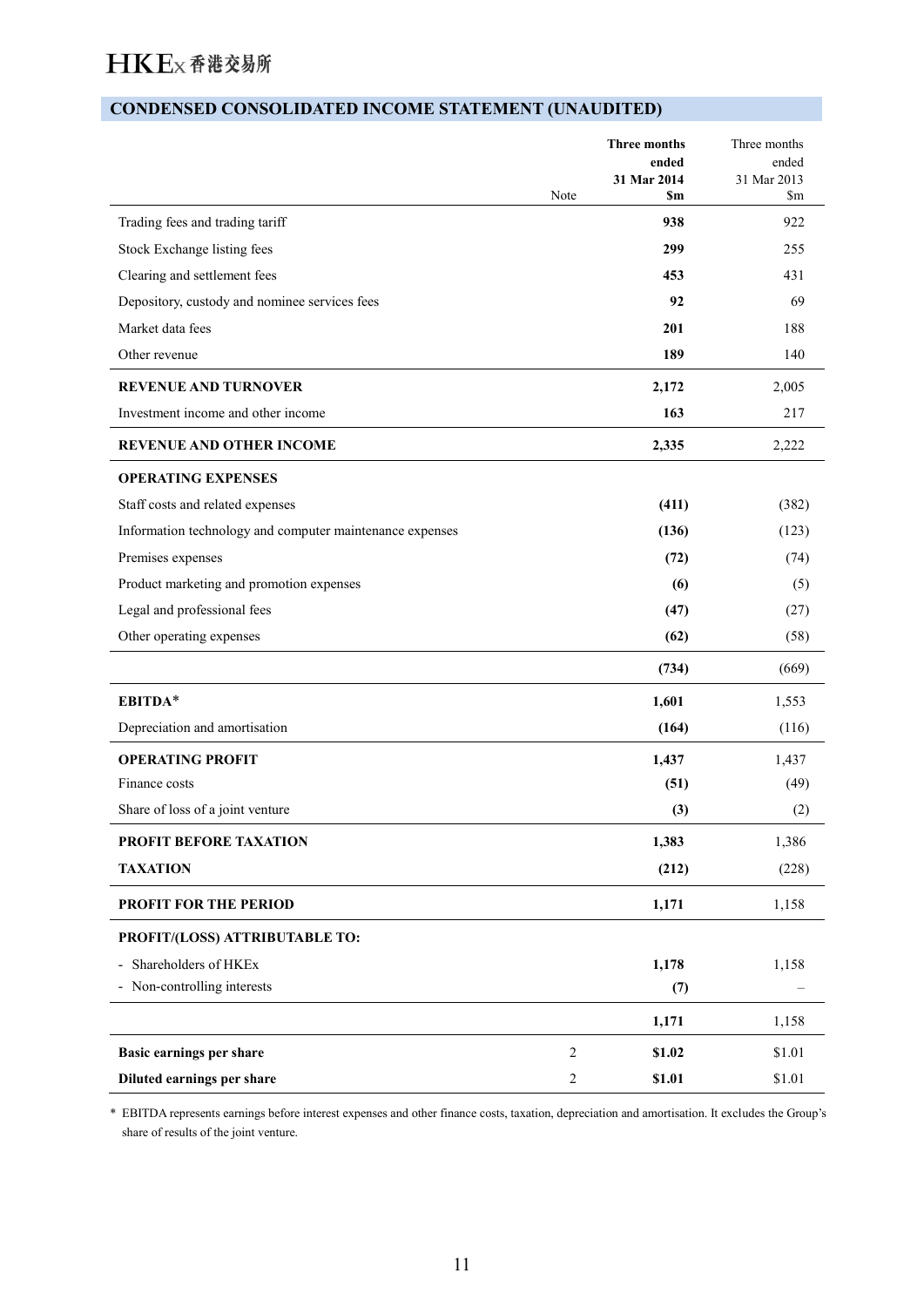# **CONDENSED CONSOLIDATED STATEMENT OF COMPREHENSIVE INCOME (UNAUDITED)**

|                                                                | <b>Three months</b><br>ended<br>31 Mar 2014<br>\$m | Three months<br>ended<br>31 Mar 2013<br>\$m |
|----------------------------------------------------------------|----------------------------------------------------|---------------------------------------------|
| <b>PROFIT FOR THE PERIOD</b>                                   | 1,171                                              | 1,158                                       |
| <b>OTHER COMPREHENSIVE INCOME</b>                              |                                                    |                                             |
| Items that may be reclassified subsequently to profit or loss: |                                                    |                                             |
| Currency translation differences of foreign subsidiaries       |                                                    |                                             |
| recorded in exchange reserve                                   | 127                                                | (1,142)                                     |
| <b>OTHER COMPREHENSIVE INCOME</b>                              | 127                                                | (1,142)                                     |
| <b>TOTAL COMPREHENSIVE INCOME</b>                              | 1,298                                              | 16                                          |
| TOTAL COMPREHENSIVE INCOME ATTRIBUTABLE TO:                    |                                                    |                                             |
| Shareholders of HKEx                                           | 1,305                                              | 16                                          |
| Non-controlling interests                                      | (7)                                                |                                             |
| <b>TOTAL COMPREHENSIVE INCOME</b>                              | 1,298                                              | 16                                          |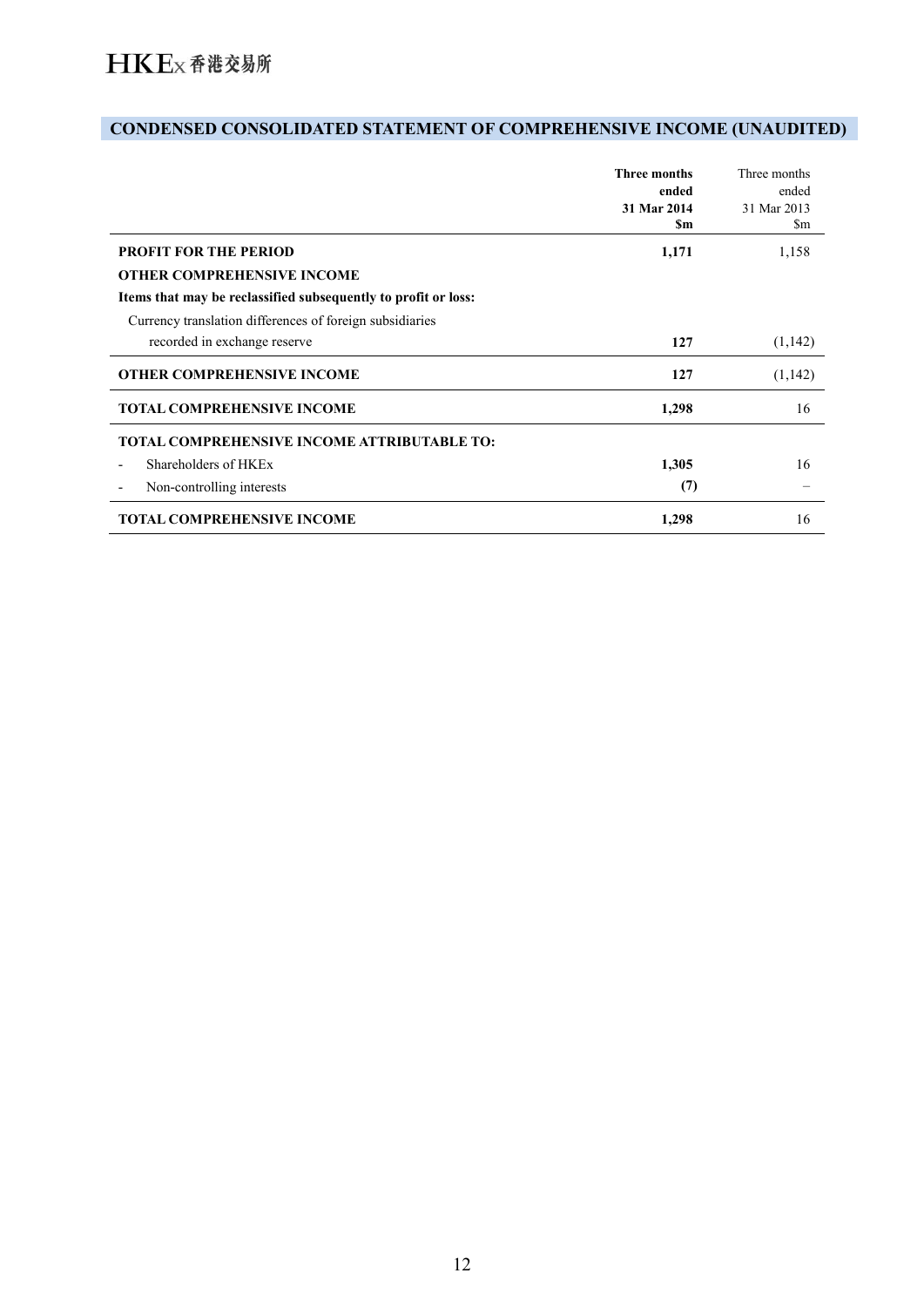## **CONDENSED CONSOLIDATED STATEMENT OF FINANCIAL POSITION (UNAUDITED)**

|                                                                          |                         |                          | At 31 Mar 2014                          |                          | At 31 Dec 2013                  |                                      |                         |
|--------------------------------------------------------------------------|-------------------------|--------------------------|-----------------------------------------|--------------------------|---------------------------------|--------------------------------------|-------------------------|
|                                                                          | Note                    | <b>Sm</b>                | <b>Current</b> Non-current<br><b>Sm</b> | <b>Total</b><br>\$m      | $\mathbf{Sm}$                   | Current Non-current<br>$\mathbf{Sm}$ | Total<br>$\mathbf{\$m}$ |
| <b>ASSETS</b>                                                            |                         |                          |                                         |                          |                                 |                                      |                         |
| Cash and cash equivalents                                                |                         | 40,338                   | $\overline{\phantom{0}}$                | 40,338                   | 41,452                          | $\overline{\phantom{m}}$             | 41,452                  |
| Financial assets measured at fair value through<br>profit or loss        |                         | 3,769                    | 141                                     | 3,910                    | 3,761                           | 141                                  | 3,902                   |
| Financial assets measured at amortised cost                              |                         | 9,748                    | 60                                      | 9,808                    | 8,986                           | 60                                   | 9,046                   |
| Accounts receivable, prepayments and deposits                            |                         | 9,986                    | $\overline{7}$                          | 9,993                    | 10,940                          | 6                                    | 10,946                  |
| Taxation recoverable                                                     |                         | 15                       | $\overline{\phantom{a}}$                | 15                       | $\overline{7}$                  | $\overline{\phantom{m}}$             | $\overline{7}$          |
| Interest in a joint venture                                              |                         | Ξ.                       | 84                                      | 84                       | $\hspace{0.1mm}-\hspace{0.1mm}$ | 87                                   | 87                      |
| Goodwill and other intangible assets                                     |                         |                          | 18,795                                  | 18,795                   | $\overline{\phantom{m}}$        | 18,680                               | 18,680                  |
| Fixed assets                                                             |                         | -                        | 1,713                                   | 1,713                    | $\hspace{0.1mm}-\hspace{0.1mm}$ | 1,753                                | 1,753                   |
| Lease premium for land                                                   |                         | $\overline{\phantom{0}}$ | 23                                      | 23                       |                                 | 23                                   | 23                      |
| Deferred tax assets                                                      |                         | -                        | 59                                      | 59                       | $\overline{\phantom{0}}$        | 47                                   | 47                      |
| <b>Total assets</b>                                                      |                         | 63,856                   | 20,882                                  | 84,738                   | 65,146                          | 20,797                               | 85,943                  |
|                                                                          |                         |                          |                                         |                          |                                 |                                      |                         |
| <b>LIABILITIES AND EQUITY</b>                                            |                         |                          |                                         |                          |                                 |                                      |                         |
| Liabilities                                                              |                         |                          |                                         |                          |                                 |                                      |                         |
| Margin deposits and cash collateral from<br><b>Clearing Participants</b> |                         | 38,944                   | $\overline{\phantom{a}}$                | 38,944                   | 39,793                          | $\overline{\phantom{m}}$             | 39,793                  |
| Accounts payable, accruals and other liabilities                         |                         | 10,895                   | 19                                      | 10,914                   | 12,815                          | 19                                   | 12,834                  |
| Deferred revenue                                                         |                         | 556                      | $\overline{\phantom{a}}$                | 556                      | 593                             | $\overline{\phantom{m}}$             | 593                     |
| Taxation payable                                                         |                         | 424                      | $\overline{\phantom{m}}$                | 424                      | 379                             | $\overline{\phantom{m}}$             | 379                     |
| Other financial liabilities                                              |                         | 34                       | $\overline{\phantom{a}}$                | 34                       | 27                              | $\overline{\phantom{m}}$             | 27                      |
| Participants' contributions to Clearing House Funds                      |                         | 4,036                    | $\overline{\phantom{m}}$                | 4,036                    | 3,884                           | $\overline{\phantom{m}}$             | 3,884                   |
| Borrowings                                                               |                         | $\overline{\phantom{0}}$ | 6,961                                   | 6,961                    | $\overline{\phantom{m}}$        | 6,921                                | 6,921                   |
| Provisions                                                               |                         | 61                       | 58                                      | 119                      | 47                              | 47                                   | 94                      |
| Deferred tax liabilities                                                 |                         | $\overline{\phantom{0}}$ | 897                                     | 897                      | $\overline{\phantom{m}}$        | 900                                  | 900                     |
|                                                                          |                         |                          |                                         |                          |                                 |                                      |                         |
| <b>Total liabilities</b>                                                 |                         | 54,950                   | 7,935                                   | 62,885                   | 57,538                          | 7,887                                | 65,425                  |
| <b>Equity</b>                                                            |                         |                          |                                         |                          |                                 |                                      |                         |
| Share capital                                                            | $\overline{\mathbf{3}}$ |                          |                                         | 11,336                   |                                 |                                      | 1,161                   |
| Share premium                                                            | 3                       |                          |                                         | $\overline{\phantom{0}}$ |                                 |                                      | 10,167                  |
| Shares held for Share Award Scheme                                       |                         |                          |                                         | (173)                    |                                 |                                      | (174)                   |
| Employee share-based compensation reserve                                |                         |                          |                                         | 134                      |                                 |                                      | 105                     |
| Exchange reserve                                                         |                         |                          |                                         | 695                      |                                 |                                      | 568                     |
| Convertible bond reserve                                                 |                         |                          |                                         | 409                      |                                 |                                      | 409                     |
| Designated reserves                                                      |                         |                          |                                         | 587                      |                                 |                                      | 586                     |
| Reserve relating to written put options to<br>non-controlling interests  |                         |                          |                                         | (217)                    |                                 |                                      | (217)                   |
| Retained earnings                                                        |                         |                          |                                         |                          |                                 |                                      |                         |
| - Proposed dividend                                                      |                         |                          |                                         | 1,996                    |                                 |                                      | 1,995                   |
| - Others                                                                 |                         |                          |                                         | 6,980                    |                                 |                                      | 5,805                   |
| Equity attributable to shareholders of HKEx                              |                         |                          |                                         | 21,747                   |                                 |                                      | 20,405                  |
| Non-controlling interests                                                |                         |                          |                                         | 106                      |                                 |                                      | 113                     |
| <b>Total equity</b>                                                      |                         |                          |                                         | 21,853                   |                                 |                                      | 20,518                  |
| Total liabilities and equity                                             |                         |                          |                                         | 84,738                   |                                 |                                      | 85,943                  |
| Net current assets                                                       |                         |                          |                                         | 8,906                    |                                 |                                      | 7,608                   |
| Total assets less current liabilities                                    |                         |                          |                                         | 29,788                   |                                 |                                      |                         |
|                                                                          |                         |                          |                                         |                          |                                 |                                      | 28,405                  |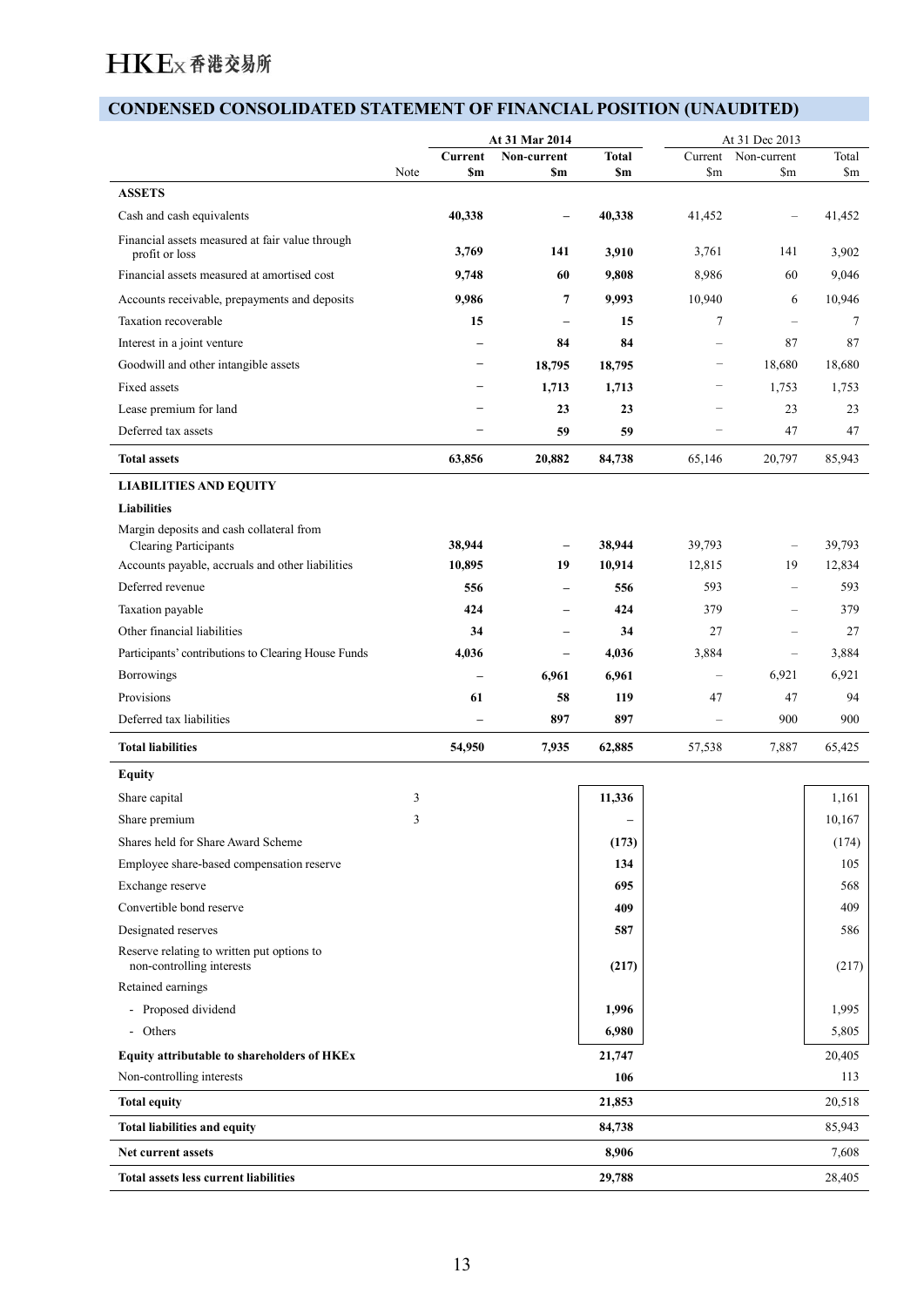# **CONDENSED CONSOLIDATED STATEMENT OF CASH FLOWS (UNAUDITED)**

|                                                                           | Note | <b>Three months</b><br>ended<br>31 Mar 2014<br><b>Sm</b> | Three months<br>ended<br>31 Mar 2013<br>\$m |
|---------------------------------------------------------------------------|------|----------------------------------------------------------|---------------------------------------------|
| <b>CASH FLOWS FROM OPERATING ACTIVITIES</b>                               |      |                                                          |                                             |
| Net cash inflow from operating activities                                 | 4    | 513                                                      | 1,871                                       |
| <b>CASH FLOWS FROM INVESTING ACTIVITIES</b>                               |      |                                                          |                                             |
| Payments for purchases of fixed assets and intangible assets              |      | (163)                                                    | (215)                                       |
| Net (increase)/decrease in financial assets of the Corporate Funds:       |      |                                                          |                                             |
| Increase in time deposits with original maturities more than three months |      | (254)                                                    | (15)                                        |
| Net proceeds from sales or maturity of financial assets measured at       |      |                                                          |                                             |
| amortised cost (excluding time deposits)                                  |      |                                                          | 24                                          |
| Interest received from financial assets measured at fair value through    |      |                                                          |                                             |
| profit or loss                                                            |      | 7                                                        | 8                                           |
| Net cash outflow from investing activities                                |      | (410)                                                    | (198)                                       |
| <b>CASH FLOWS FROM FINANCING ACTIVITIES</b>                               |      |                                                          |                                             |
| Proceeds from issuance of shares upon exercise of employee share options  |      | 6                                                        | 1                                           |
| Purchases of shares for Share Award Scheme                                |      |                                                          | (2)                                         |
| Proceeds from issuance of notes                                           |      | 737                                                      |                                             |
| Payment of transaction costs on issuance of notes                         |      | (2)                                                      |                                             |
| Repayment of bank borrowings                                              |      | (737)                                                    |                                             |
| Payment of finance costs                                                  |      | (10)                                                     | (17)                                        |
| Net cash outflow from financing activities                                |      | (6)                                                      | (18)                                        |
| Net increase in cash and cash equivalents                                 |      | 97                                                       | 1,655                                       |
| Cash and cash equivalents at 1 Jan                                        |      | 6,375                                                    | 4,035                                       |
| Exchange differences on cash and cash equivalents                         |      | 6                                                        | (37)                                        |
| Cash and cash equivalents at 31 Mar                                       |      | 6,478                                                    | 5,653                                       |
| Analysis of cash and cash equivalents                                     |      |                                                          |                                             |
| Cash on hand and balances and deposits with banks                         |      | 6,596                                                    | 5,653                                       |
| Less:                                                                     |      |                                                          |                                             |
| Cash earmarked for contribution to the Rates and FX Guarantee Resources   |      |                                                          |                                             |
| of OTC Clear (note (a))                                                   |      | (118)                                                    |                                             |
|                                                                           |      | 6,478                                                    | 5,653                                       |

(a) At 31 March 2014, \$38 million of time deposits with original maturities more than three months had also been earmarked for contribution to the Rates and FX Guarantee Resources of OTC Clear.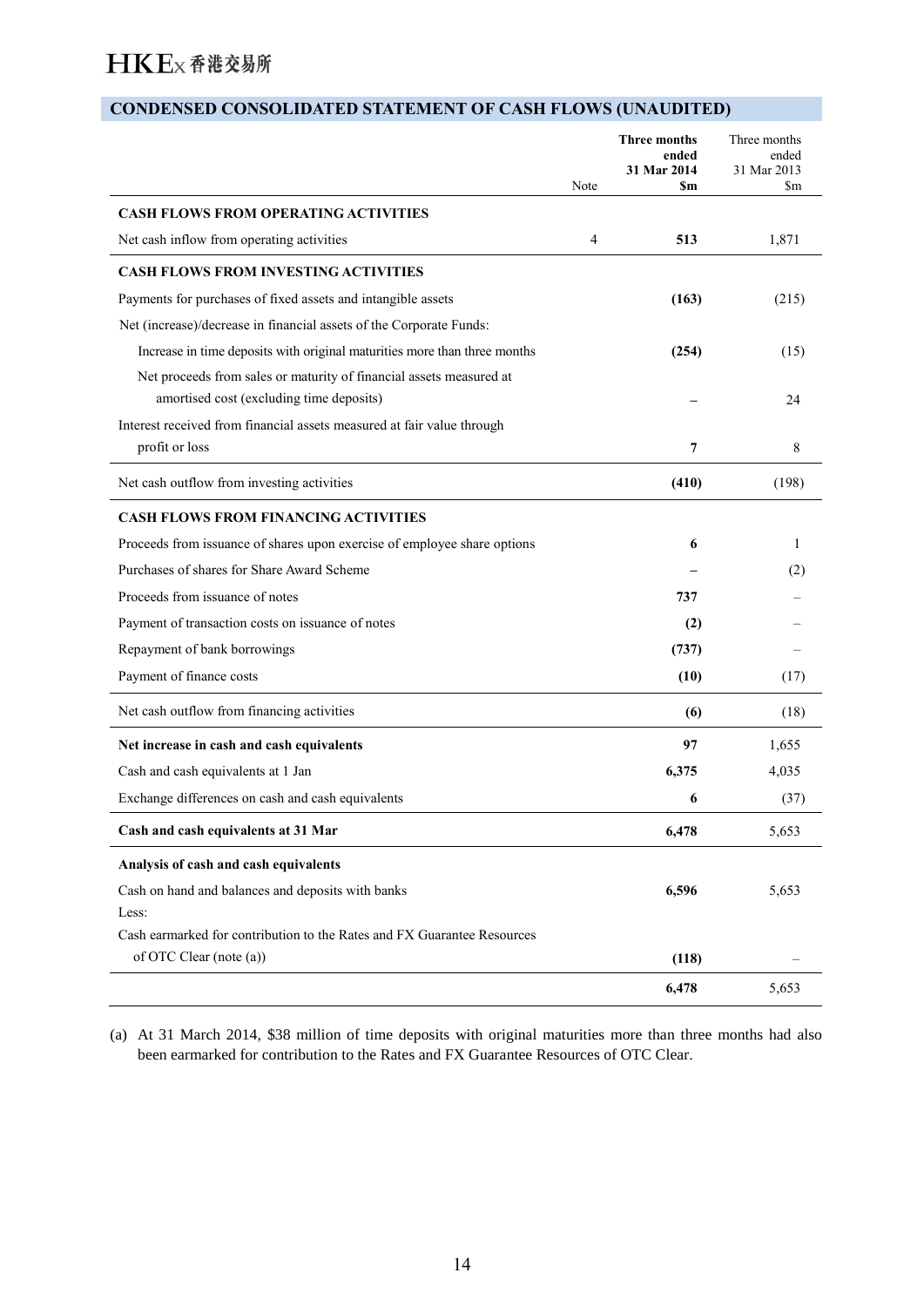#### **NOTES TO THE CONDENSED CONSOLIDATED FINANCIAL STATEMENTS (UNAUDITED)**

#### **1. Basis of Preparation and Accounting Policies**

These unaudited condensed consolidated financial statements should be read in conjunction with the 2013 annual consolidated financial statements. The accounting policies and methods of computation used in the preparation of these condensed consolidated financial statements are consistent with those used in the annual consolidated financial statements for the year ended 31 December 2013.

#### **2. Earnings per Share**

The calculation of basic earnings per share for the three months ended 31 March 2014 was based on profit attributable to shareholders during the period and the weighted average number of shares in issue, after deducting shares held for Share Award Scheme, of 1,160 million (2013: 1,147 million) respectively.

The calculation of diluted earnings per share for the three months ended 31 March 2014 was based on profit attributable to shareholders during the period and the adjusted weighted average number of shares of 1,162 million (2013: 1,151 million). The adjusted weighted average number of shares was derived from deducting shares held for the Share Award Scheme and reflecting the potential dilutive effects of awarded shares and share options related to employee incentive schemes. The effects of outstanding convertible bonds were not included in the computation as they were anti-dilutive.

#### **3. Share Capital and Share Premium**

On 3 March 2014, the new Hong Kong Companies Ordinance Chapter 622 (new CO) came into effect. The new CO abolishes the concepts of nominal (par) value, share premium and authorised share capital for all shares of Hong Kong incorporated companies. Any amount received for issuing equity shares of a company should be recorded as share capital.

Pursuant to the adoption of the new CO, the balance on the share premium was transferred to share capital.